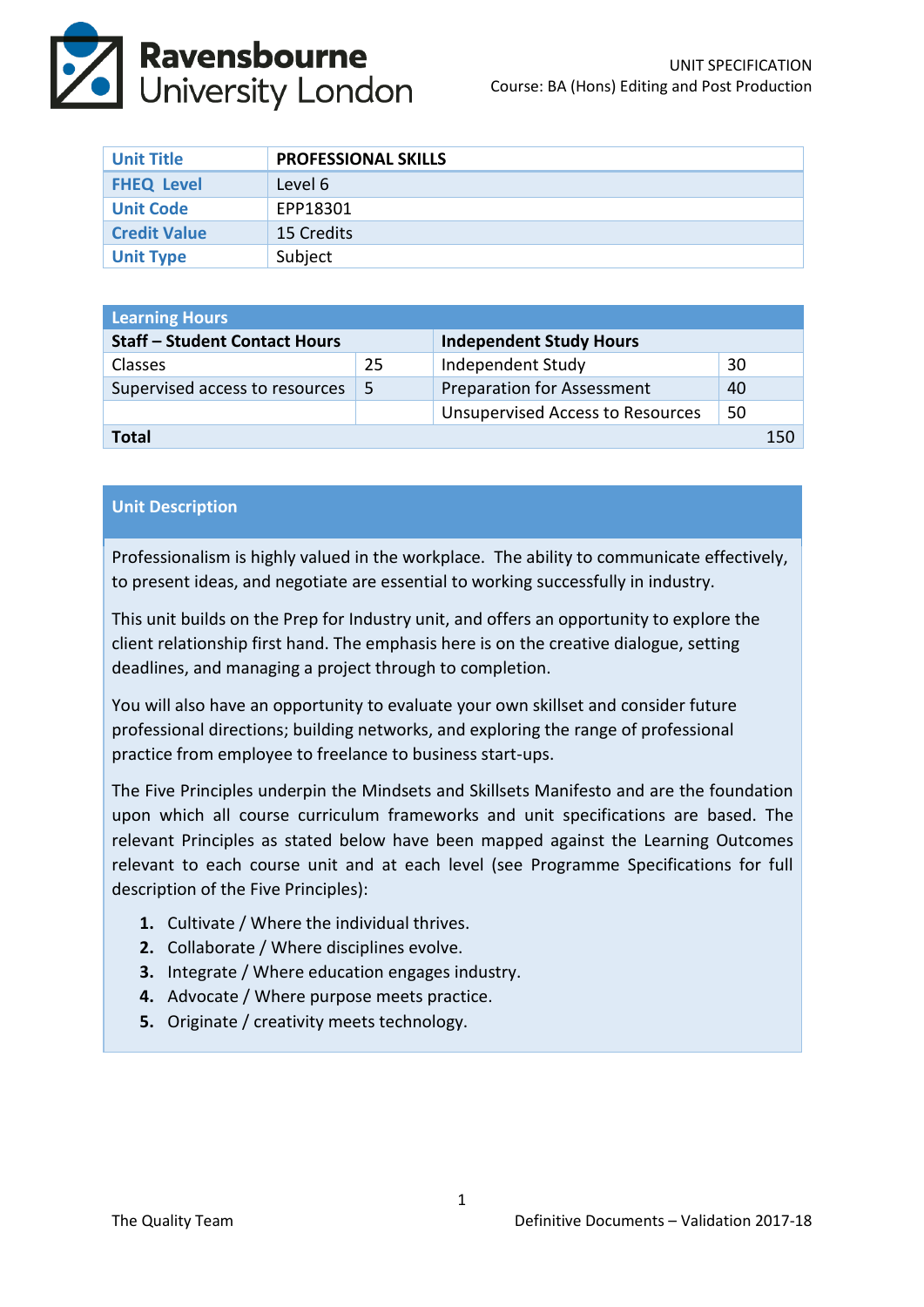#### **Unit Indicative Content**

- Managing client relationships
- The critical language of the profession
- Identifying and articulating the narrative structure of screen stories.
- Giving and taking critical feedback
- Professional models and the range of working environments
- Building networks
- Freelance and business start-up

## **Unit Aims**

Ability to work creatively, productively and professionally on collaborative products

To develop professional skills in presentation, negotiation, and feedback, project management, and client handling.

To deliver work according to client schedule, brief and deadline

Professional directions and contexts

## **Unit Learning Outcomes**

## **LO 5 Presentation /Storytelling For Influence**

Communicate projects creatively and professionally, whether in visual, oral or written form. Methods of presentation are appropriate to the audience/client and the purpose of the work.

Related Principle: ADVOCATE

## **LO 6 Critical and creative mindsets**

Evaluate a range of critical approaches in order to form an independent position

Related Principle: ORIGINATE

## **LO 7 Employability**

Effectively employ professional transferable and employability skills, including the ability to manage time and work to clear briefs and deadlines, respond to set goals, and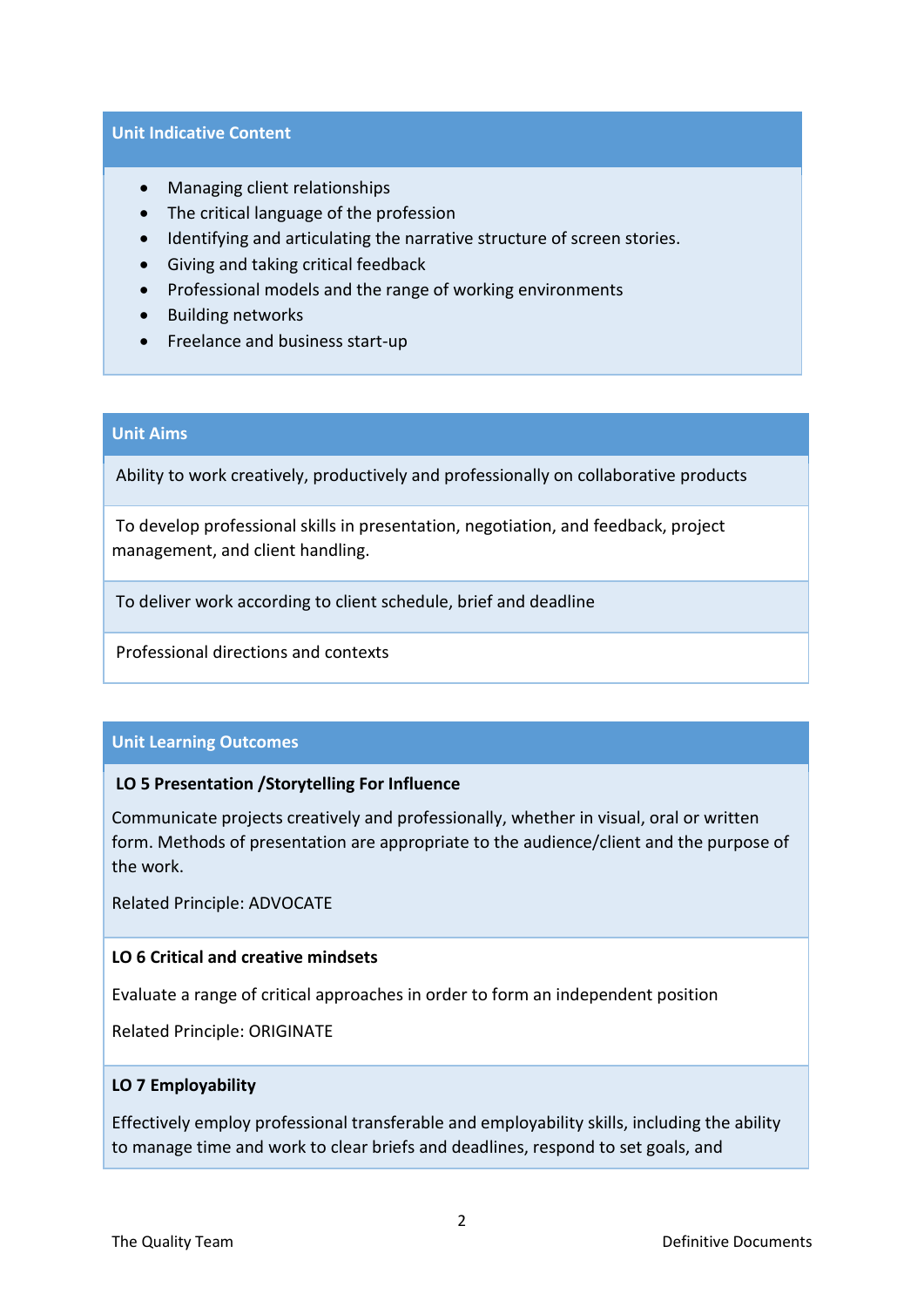communicate effectively.

Related Principle: CULTIVATE

## **Learning and Teaching Methods**

This unit will be delivered using a combination of:

- Briefings
- Lectures
- Project work
- Workshops
- Debate
- Online activity
- Group and individual presentations and critiques
- Self-directed independent study

| <b>Assessment methods and tasks</b> |                                                                                                                                                                           |  |  |  |
|-------------------------------------|---------------------------------------------------------------------------------------------------------------------------------------------------------------------------|--|--|--|
| <b>Assessment tasks</b>             | Weighting (%) (one grade or multi-grade unit)                                                                                                                             |  |  |  |
| Project Work                        | 100%<br>Tasks are likely to include:<br>Personal performance review<br>$\bullet$<br>Critical analysis / peer reviews<br>$\bullet$<br>Individual presentation<br>$\bullet$ |  |  |  |

#### **Indicative Assessment Criteria**

Evidence of creative and professional communication in the development of a postproduced product. (LO 5)

Evidence of evaluation and critical thinking in order to form an independent position (LO 6)

Evidence of deployment of professional transferable and employability skills, including the ability to manage time and work to clear briefs and deadlines, respond to set goals, and communicate effectively (LO 7)

#### **Essential Reading list**